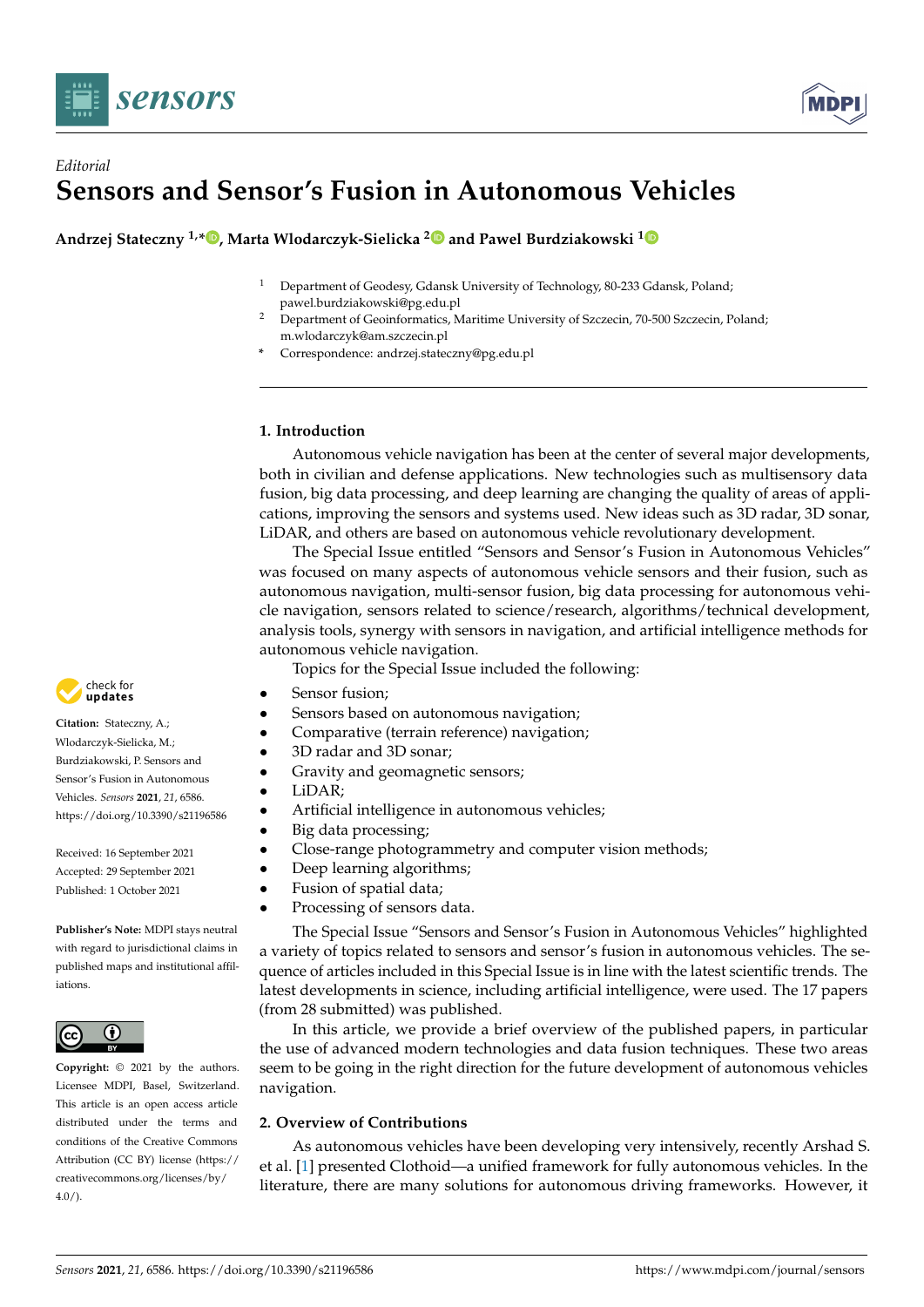should be emphasized that building a fully safe and functional system is still a challenge. Even large companies that specialize in building autonomous vehicles unfortunately still cannot avoid accidents. Such examples include the Tesla and Volvo XC90, where serious injuries and even deaths have occurred. This is a consequence of rapid urbanization and the demand for mobility. Nowadays, an autonomous vehicle is expected to have an impact on increasing road safety and thus reduce accidents. All vehicle manufacturers strive to achieve the highest level of autonomy. To achieve this, it is necessary to ensure the accurate detection of the environment and safe driving in different scenarios. The authors proposed a new unified framework for fully autonomous vehicles that integrates multiple modules. Clothoid was implemented on Hyundai I-30 vehicle with a customized sensory and control system. The modules used are described in detail in the system architecture. The proposed solution includes modules that take into account safety, i.e., HD mapping, localization, environment perception, path planning, and control modules. Additionally, comfort and scalability in a real traffic environment were considered. The presented framework enables obstacle avoidance, pedestrian safety of road users, detection of objects, and the avoidance of roadblocks and path planning for single- and multi-lane routes. The authors presented a solution that would allow autonomous vehicles to drive safely throughout the journey. During the tests, the performance of each module was verified and validated in K-City in multiple different situations. During these tests, the proposed Clothoid was safely driven from the starting point to the target point. Note that the proposed vehicle was one of the top five to successfully complete the Hyundai AVC (autonomous vehicle challenge). The proposed framework is enabled to handle the challenging conditions in real environments, including urban areas and highway. Clothoid's distinguishing characteristics include the ability to deal with difficult situations. These include, for example, detecting and avoiding people on foot, avoiding construction sites and other obstacles, giving way to ambulances or other services, and locating a vehicle in regions where GPS does not work.

Borkowski P. et al., in the work [\[2\]](#page-6-1), proposed a method of interpolation of the ship's state vector based on the data from measurements conducted during the sea trials of the ship for determining the anticollision maneuver trajectory. When planning a collision avoidance maneuver in open waters, the ship's maneuverability and hydrometeorological conditions were taken into account. The ship's state vector is predicted based on position coordinates, speed, heading, and other movement parameters—at fixed time intervals for different steering scenarios. The proposed function interpolates the parameters of the ship's state vector for the specified point of a plane, where the values in the interpolation nodes are data obtained from measurements performed during a series of turning circle tests, conducted for different starting conditions and various rudder settings. The mechanism is based on the principles of a modified Dijkstra algorithm, in which the graph takes the form of a regular network of points. The transition between the graph vertices depends on the safe passing level of other objects and the degree of departure from the planned route. The determined shortest path between the starting vertex and the target vertex is the optimal solution for the discrete space of solutions. The presented algorithm was implemented in autonomous sea-going vessel technology. The article presents the results of laboratory tests and tests conducted under quasi-real conditions using physical ship models. The experiments confirmed the effective operation of the developed algorithm of the determination of the anti-collision maneuver trajectory in the technological framework of autonomous ship navigation.

Burdziakowski P. et al. [\[3\]](#page-7-0) presented a unique combination of bathymetric data obtained from an unmanned surface vessel, photogrammetric data obtained from unmanned aerial vehicles and ground laser scanning, and geodetic data from precision measurements, with receivers of global satellite navigation systems. The article comprehensively describes photogrammetric measurements made from unmanned aerial vehicles during measurement campaigns. Several measurement campaigns took place in the littoral zone in Sopot, related to the intensive uplift of the seabed and beach caused by the tombolo phenomenon. These phenomena cause continuous and multidimensional changes in the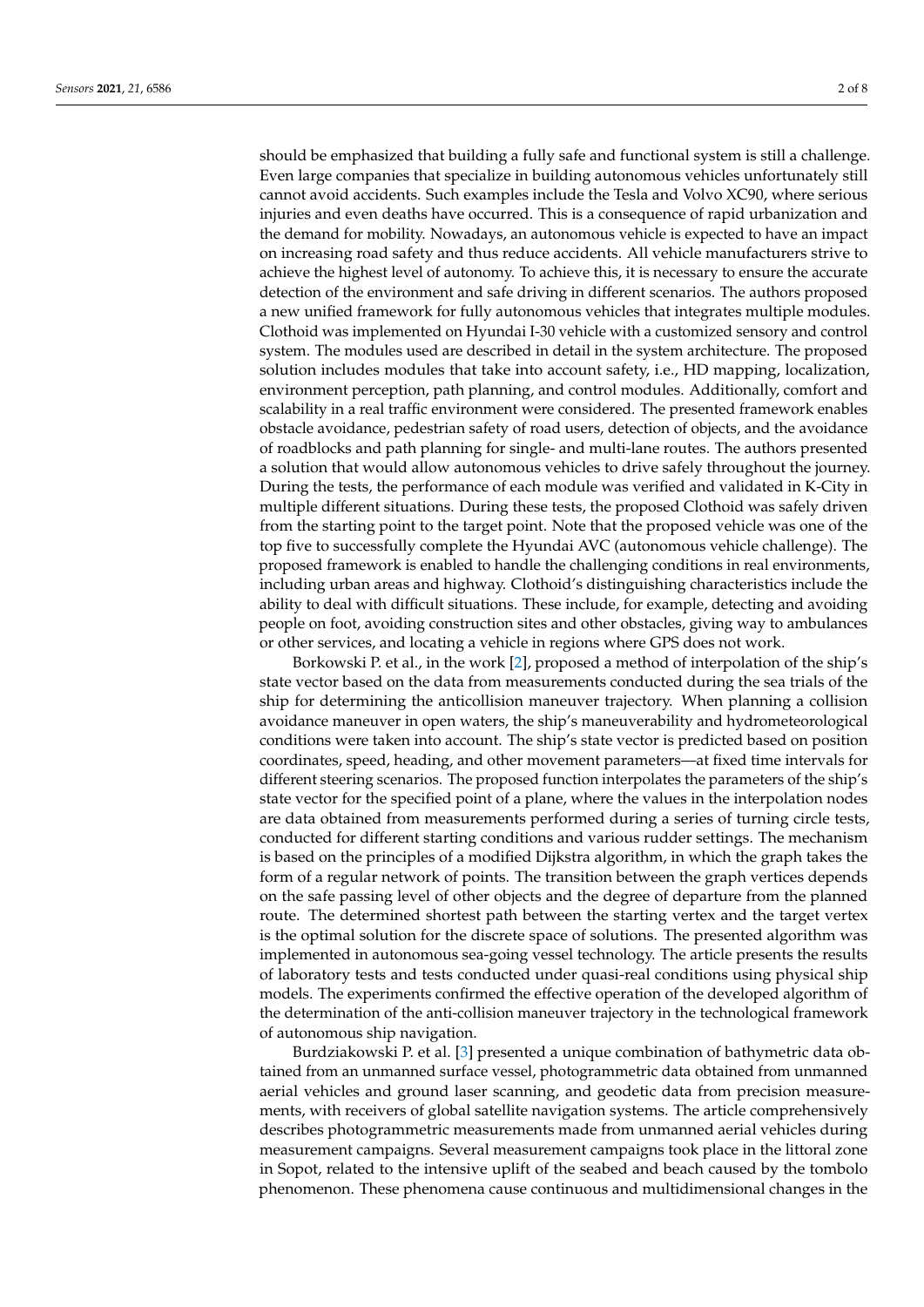shape of the seabed and the Earth's surface, and when they occur in an area of intense human activity, they should be constantly monitored. The article describes in detail the problems in reconstruction within the water areas, analyzes the accuracy of various photogrammetric measurement techniques, proposes a statistical method of data filtration, and presents the changes that occurred within the studies area. The work ends with an interpretation of the causes of changes in the land part of the littoral zone and a summary of the obtained results.

In their work [\[4\]](#page-7-1), Chang L. et al. proposed a multi-sensor integrated navigation system composed of global navigation satellite system (GNSS) inertial measurement unit (IMU), odometer (ODO), and light detection and ranging simultaneous localization and mapping (LiDAR-SLAM). The dead reckoning results were obtained using IMU/ODO in the front end. The graph optimization was used to fuse the GNSS position, IMU/ODO pre-integration results, and the relative position and relative attitude from LiDAR-SLAM to obtain the final navigation results in the back end. The odometer information is introduced in the pre-integration algorithm to mitigate the large drift rate of the IMU. The sliding window method was also adopted to avoid the increasing parameter numbers of the graph optimization. Moreover, land vehicle tests were conducted in both open-sky areas and tunnel cases. As the tests showed, the proposed navigation system can effectually improve the accuracy and robustness of navigation. During the navigation drift evaluation of the mimic two-minute GNSS outages, compared to the conventional GNSS/INS (inertial navigation system)/ODO integration, the root mean square (RMS) roots of the maximum position drift errors during outages in the proposed navigation system were reduced by 62.8%, 72.3%, and 52.1%, along the north, east, and height, respectively. What is more, the yaw error was reduced by 62.1%. If we compare it to the GNSS/IMU/LiDAR-SLAM integration navigation system, the assistance of the odometer and non-holonomic constraint reduced the vertical error by 72.3%. The test conducted in the real tunnel case showed that in weak environmental feature areas where the LiDAR-SLAM barely works, the assistance of the odometer in the pre-integration is critical and can effectively reduce the positioning drift along the forward direction and maintain the SLAM in the short-term. Therefore, the proposed GNSS/IMU/ODO/LiDAR-SLAM integrated navigation system can effectively fuse the information from multiple sources to maintain the SLAM process and significantly mitigate navigation error, especially in harsh areas where the GNSS signal is severely degraded and environmental features are insufficient for LiDAR-SLAM.

In their publication, Chen B. et al. [\[5\]](#page-7-2) proposed a new algorithm framework of target level fusion of a millimeter-wave radar and a camera. Intelligent autonomous vehicles while driving should detect the target very accurately. This is the basis of safe driving. It is very common that the sensors used today to detect targets have some defects at the perceptual level. The mentioned defects can be compensated by sensor fusion technology, as proposed in this paper. In this research, the authors adopted a certain fusion hierarchy at the target level. The fusion algorithm was divided into two tracking processing modules (for a millimeter-wave radar and a camera) and one fusion center module based on the distributed structure. The measurement information output by the sensors enters the tracking processing module. Then, after processing by a multi-target tracking algorithm, the local tracks are generated and transmitted to the fusion center module. The authors have described these processes in detail and illustrated them with figures. In the fusion center module, a two-level association framework is designed based on local collision association and weighted track association. The association between the sensors' regional tracks is completed, and a non-reset federated filter is used to calculate the state of the fusion tracks. In the experiments, the camera was installed in the windshield inside the longitudinal symmetry plane of the ego vehicle on the side of the cab, and the radar was installed in the middle of the front bumper of the ego vehicle. The experiment was carried out in an urban road environment, for example, streets, expressways, tunnels, etc. The authors chose single-target fusion, multi-target fusion, and sensor fusion application in detecting dangerous targets. In all experiments, the association for different local traces of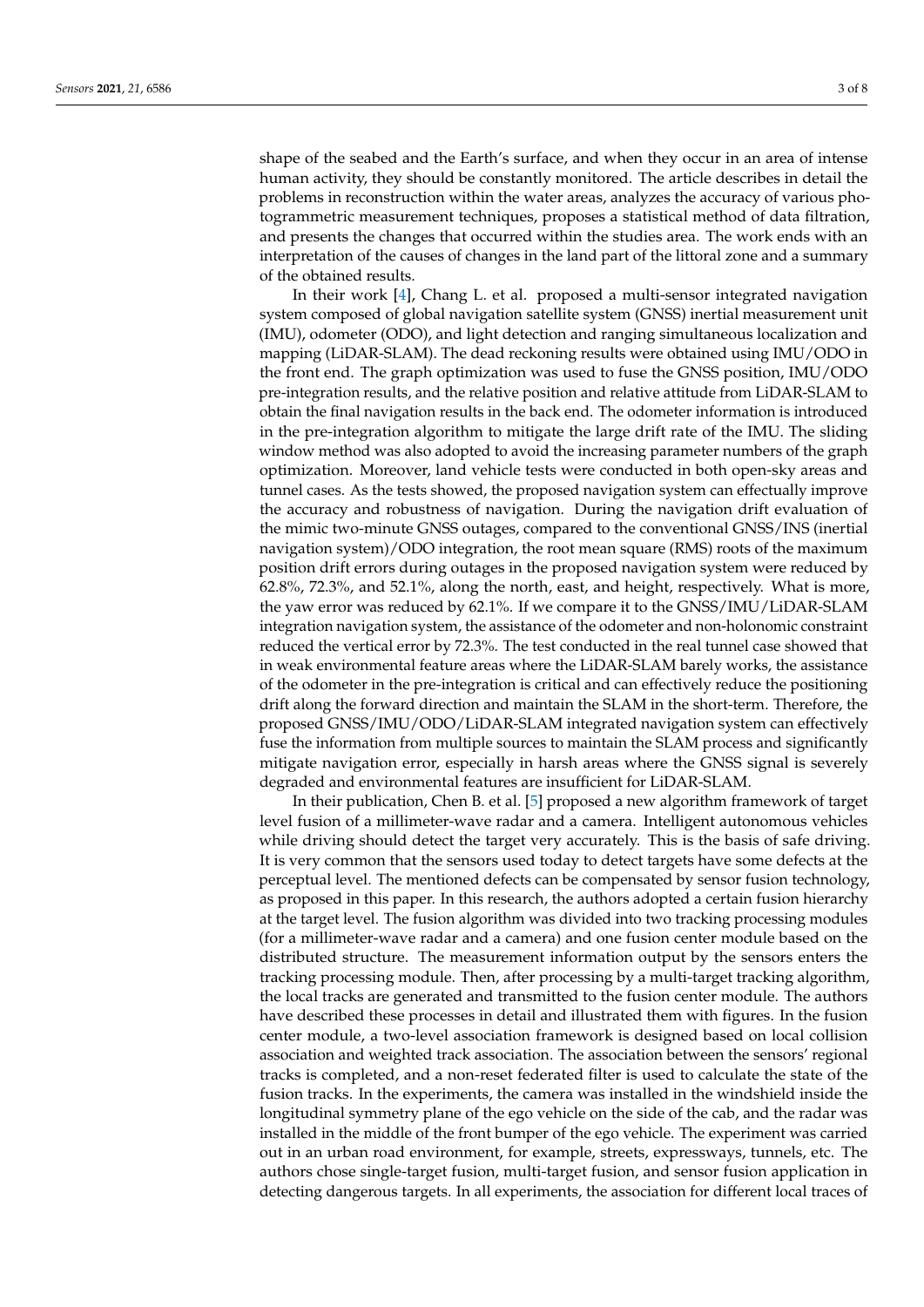the same target is good. The overall performance of trace state estimation is better than that of a single sensor. In the experiment of selecting dangerous targets, the fusion algorithm can replace the dangerous targets more accurately and timely. The publication shows that the proposed algorithm can complete a tracks association between the millimeter-wave radar and camera. The fusion track state estimation method has extremely good performance and can be applied in practice.

Another publication that refers to navigation system is [\[6\]](#page-7-3). Feriol F. et al. presented the review of existing GNSS and on-board vision-based solutions of environmental context detection. The current autonomous vehicle navigation systems use data acquired from multiple sensors. This is important to improve their location accuracy, but it is also important to note that there is often uncertainty about the quality of these measurements and the accuracy of these data. The situation in which these data are collected and analyzed is also of great importance. The authors based their study on the statement that the context detection would enable one to create an adaptive navigation system to increase the accuracy and the robustness of its localization solution by anticipating possible degradation in sensor signal quality. The authors consider that the problem of context detection is the future of navigation systems, but the current environmental context detection methods are not robust, since using a single-dimension descriptor is not enough. There is no such solution in the literature trying to combine vision and GNSS indicators. Most of the state-of-the art research articles focus on only one type of data. The future work of authors will include the development of a new algorithm to detect the environmental context consistently based primarily on vision but with the aid of GNSS indicators for navigation adaptation purpose.

Autonomous vehicles are on the rise and are expected to be on the roads in the coming years. In this sense, it is necessary to have adequate knowledge about their states to design controllers capable of providing adequate performance in all driving scenarios. Sideslip and roll angles are critical parameters in vehicular lateral stability. The latter has a high impact on vehicles with an elevated center of gravity, such as trucks, buses, and industrial vehicles, among others, as they are prone to rollover. Due to the high cost of the current sensors used to measure these angles directly, González, L.P. et al., in their work [\[7\]](#page-7-4), proposed an inexpensive but powerful model based on deep learning to estimate the roll and sideslip angles simultaneously in mass production vehicles. The model uses input signals which can be obtained directly from onboard vehicle sensors, such as longitudinal and lateral accelerations, steering angle and roll and yaw rates. The model was trained using hundreds of thousands of data provided by Trucksim<sup>®</sup> and validated using data captured from real driving maneuvers using a calibrated ground truth device such as VBOX3i dual-antenna GPS from Racelogic®. The use of both Trucksim® software and the VBOX measuring equipment is recognized and widely used in the automotive sector, providing robust data for the research shown in the article.

In order to reduce the cost of the flight controller and improve the control accuracy of the solar-powered unmanned aerial vehicle (UAV), Guo A. et al. in the article [\[8\]](#page-7-5) proposed three state estimation algorithms based on the extended Kalman filter (EKF) with different structures: three-stage series and full-state direct and indirect state estimation algorithms. A small hand-launched solar-powered UAV without ailerons was used as the object with which to compare the algorithm structure, estimation accuracy, and platform requirements and application. The three-stage estimation algorithm has a position accuracy of 6 m and is suitable for low-cost, small, low-control, and precision UAVs. The precision of full-state direct algorithm is 3.4 m, which is suitable for platforms with low-cost and high-trajectory tracking accuracy. The precision of the full-state indirect method is similar to the direct, but it is more stable for state switching and overall parameters estimation and can be applied to large platforms. A full-scale electric hand-launched UAV loaded with the three-stage series algorithm was used for the field test. Results verified the feasibility of the estimation algorithm, and it obtained a position estimation accuracy of 23 m.

Autonomous surface vehicles with optical systems can be used during shoreline detection and land segmentation [\[9\]](#page-7-6). Hozyn and Zalewski believe that optical systems can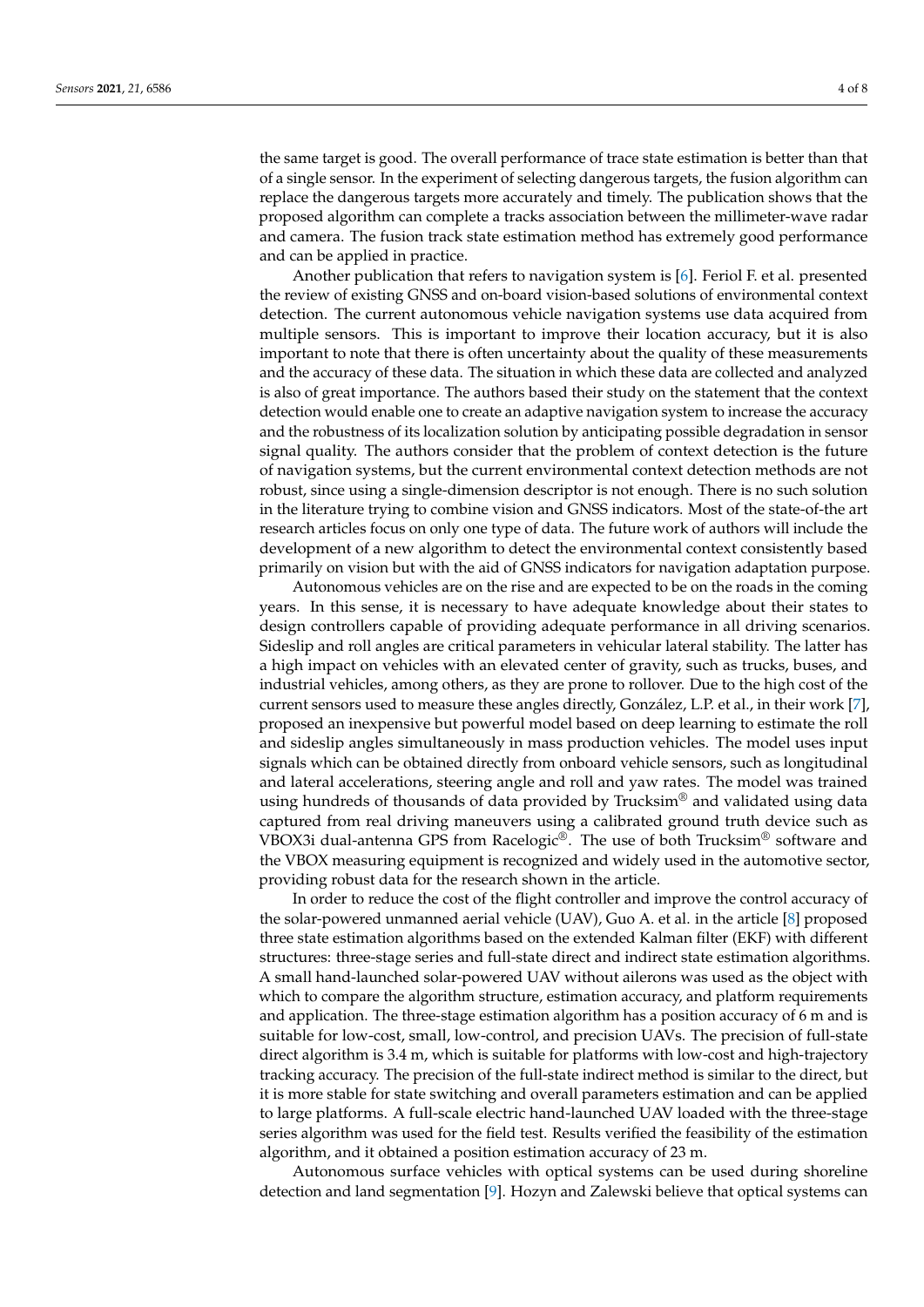interpret the surrounding landscape. This is important for navigation through restricted areas and requires advanced and modified image segmentation algorithms. The authors, in their research, analyzed the traditional methods of image processing and neural networks. The solutions based on traditional methods require a set of parameters before execution, and the other, neural-network-based solutions require a very large database. To avoid these problems, the authors used adaptive filtering and progressive segmentation. The first is used to suppress the weak edges of the image, which is very useful during shoreline detection. On the other hand, the progressive segmentation process is mainly aimed at distinguishing between sky and land areas. This method uses a probabilistic clustering model to improve the performance, which gives very good results. The proposed method consists of four main steps: image pre-processing, edge detection, shoreline detection, and progressive land segmentation. The authors conducted a study on images acquired from an operational camera mounted on an autonomous vehicle. It used 1500 images of the city of Gdynia, which is a port city located in Poland. The images show coastal areas (with the shoreline visible) at different distances from land and under different weather conditions. The authors compared the obtained results with existing methods. They show that their method has higher reliability. In most of the tested cases, the developed method correctly performs shoreline detection and land segmentation. The method works regardless of the autonomous vehicle's distance from the land or the weather conditions in the study area.

In Kim T. and Park T-H. [\[10\]](#page-7-7), an extended Kalman filter was proposed to reflect the distance characteristics of LiDAR and radar sensors. The distance characteristics of LiDAR and radar sensors were analyzed, and a reliability function was designed to extend the Kalman filter to reflect the distance characteristics. The accuracy of position estimation was improved by identifying sensor errors as a function of distance. Experiments were conducted on real vehicles, and a comparison experiment combining sensor fusion using a fuzzy filter, an adaptive noise measure, and a Kalman filter was performed. The experimental results showed that the method used provides accurate distance estimation.

In Koszelew J. et al. [\[11\]](#page-7-8), the problem of anti-collision trajectory planning in multivessel encounter situations in the aspect of autonomous navigation of surface vehicles is clarified. The proposed original algorithm (multi-surface vehicle beam search algorithm), based on beam search strategy, solves this problem. The general idea of the proposed algorithm is to apply a solution to a one-to-many encounter situation (using the beam search algorithm), which was tested on real data from a marine navigation radar and automatic identification system. The algorithm's test results were derived from simulated data, which are discussed in the final section. This paper clarifies the problem of anticollision trajectory planning in many-to-many encounter situations involving moving autonomous surface vehicles, excluding collision laws and surface vehicle dynamics.

Liu T. et al. [\[12\]](#page-7-9) proposed a SLAM (simultaneous localization and mapping) scheme using GNSS (global navigation satellite system), IMU (inertial measurement unit) and LiDAR (light detection and ranging) sensor, using the position of pole-like objects as features for SLAM. The scheme combines a traditional preprocessing method and a smallscale artificial neural network to extract pole-like objects in the environment. First, the threshold-based method is used to extract pole-like object candidates from the point cloud, and then, the neural network is used to train and infer pole-like objects. The result shows that the accuracy and recall rate are sufficient to provide stable observation for the following SLAM process. After the poles are extracted from the LiDAR point cloud, their coordinates are added to the feature map, and non-linear front-end optimization is performed by using distance constraints corresponding to the pole coordinates; then, the heading angle and horizontal plane offset are estimated. Terrain feature points are used to improve the accuracy of elevation, pitch, and roll angle measurements. The performance of the proposed navigation system is evaluated through field experiments by checking the position drift and attitude errors during multiple two-minute GNSS mimics without additional IMU motion constraint such as NHC (nonholonomic constrain). Experimental results show that the performance of the proposed system is better than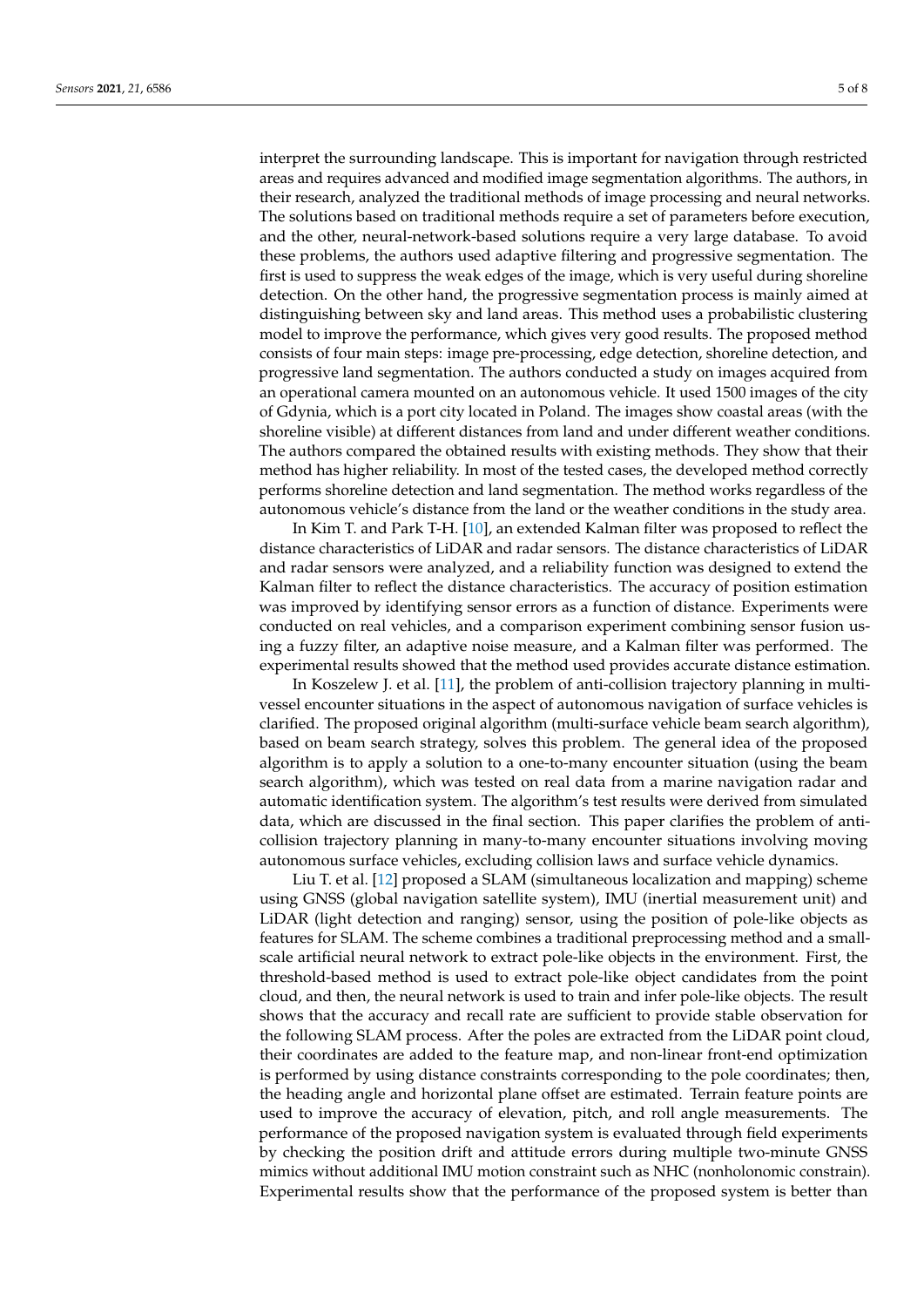the conventional feature point grid-based SLAM with the same background, especially at busy intersections, where slow moving vehicles are surrounded and pole-like objects are abundant in the environment. The proposed SLAM system based on GNSS/IMU/LiDAR pole-like features can effectively combine the condensed information from these sensors to mitigate positioning and orientation errors, even under short-term GNSS-free conditions.

In the article by Mohammed A.S. et al. [\[13\]](#page-7-10), an overview of sensor technologies used to detect the environment and obstacles during driving maneuvers in various weather conditions is presented. First, some important historical milestones are presented. Second, state-of-the-art applications for automated driving (adaptive cruise control, pedestrian collision avoidance, etc.) are presented. Third, the most involved sensor technologies (radar, LiDAR, ultrasound, camera, and far infrared) used in automated driving applications are reviewed. Furthermore, the difference between the current and expected performance states is determined using spider graphs. As a result, a fusion perspective is proposed that can bridge the gaps and increase the robustness of the perception system.

Muhovič J. and Perš J. [\[14\]](#page-7-11) proposed an on-the-fly stereo recalibration method applicable in real-world autonomous vehicles. Due to the fact that camera systems in autonomous vehicles are subject to various sources of anticipated and unanticipated mechanical stress (vibration, rough handling, and collisions) in real-world conditions, even moderate changes in camera geometry decalibrate multi-camera systems and corrupt downstream applications such as depth perception. The presented method is comprised of two parts. First, in the optimization step, external camera parameters are optimized with the goal to maximize the amount of recovered depth pixels. In the second step, an external sensor is used to adjust the scaling of the optimized camera model. The method is lightweight and fast enough to run in parallel with stereo estimation, thus allowing an on-the-fly recalibration. The extensive experimental analysis showed that the method achieves stereo reconstruction better, or on par with, manual calibration. If the method is used on a sequence of images, the quality of calibration can be improved even further.

Another example of data acquired from modern systems and sensors mounted on autonomous vehicles is bathymetry data. These data are depth points acquired from a multi-beam echo sounder. Wlodarczyk-Sielicka and Blaszczak-Bak deal with the problem of their processing [\[15\]](#page-7-12). A multi-beam echosounder (MBES collects very large sets of bathymetric points—spatial data with location and depth). The development and analysis of such large datasets are laborious and expensive. In this case, the reduction of such data is a necessary action. In commercial programs, during the reduction of bathymetric data, the methods of interpolation to a specific mesh size are currently widely used. The authors of this publication previously proposed original reduction methods, which maintain the true position and depth for each of the measured points under water. Wlodarczyk-Sielicka developed the true bathymetric data reduction method (TBDRed) that is based on artificial neural networks, whereas Blaszczak-Bak developed a method which is based on Douglas– Peucker generalization. The authors have proposed a fusion of these two methods, with very satisfactory results. It is an innovative approach to the problem of bathymetric data processing and reduction. The authors conducted research on two test basins (inland and offshore) with different characteristics. The results were analyzed visually and statistically in detail. The methods work differently: the TBDRed method allows for a more even distribution of points, and the OptD method allows for a different degree of reduction in areas of the tested object. The resulting post-fusion datasets give a very good representation of the bottom in the study area. The fusion has allowed the maintenance of extreme or important depths and improving the efficiency and speed of generating seabed models. The bottom outcome models in the study areas are fully presented and have the correct shape.

The autonomous emergency braking pedestrian (AEB-P) system has the functional requirements of avoiding the pedestrian collision and ensuring the pedestrian's life safety. By studying relevant theoretical systems, such as time to collision (TTC) and braking safety distance, an AEB-P warning model and the traffic safety level and work area of the AEB-P warning system were presented by Yang W. et al. in the work [\[16\]](#page-7-13). The upper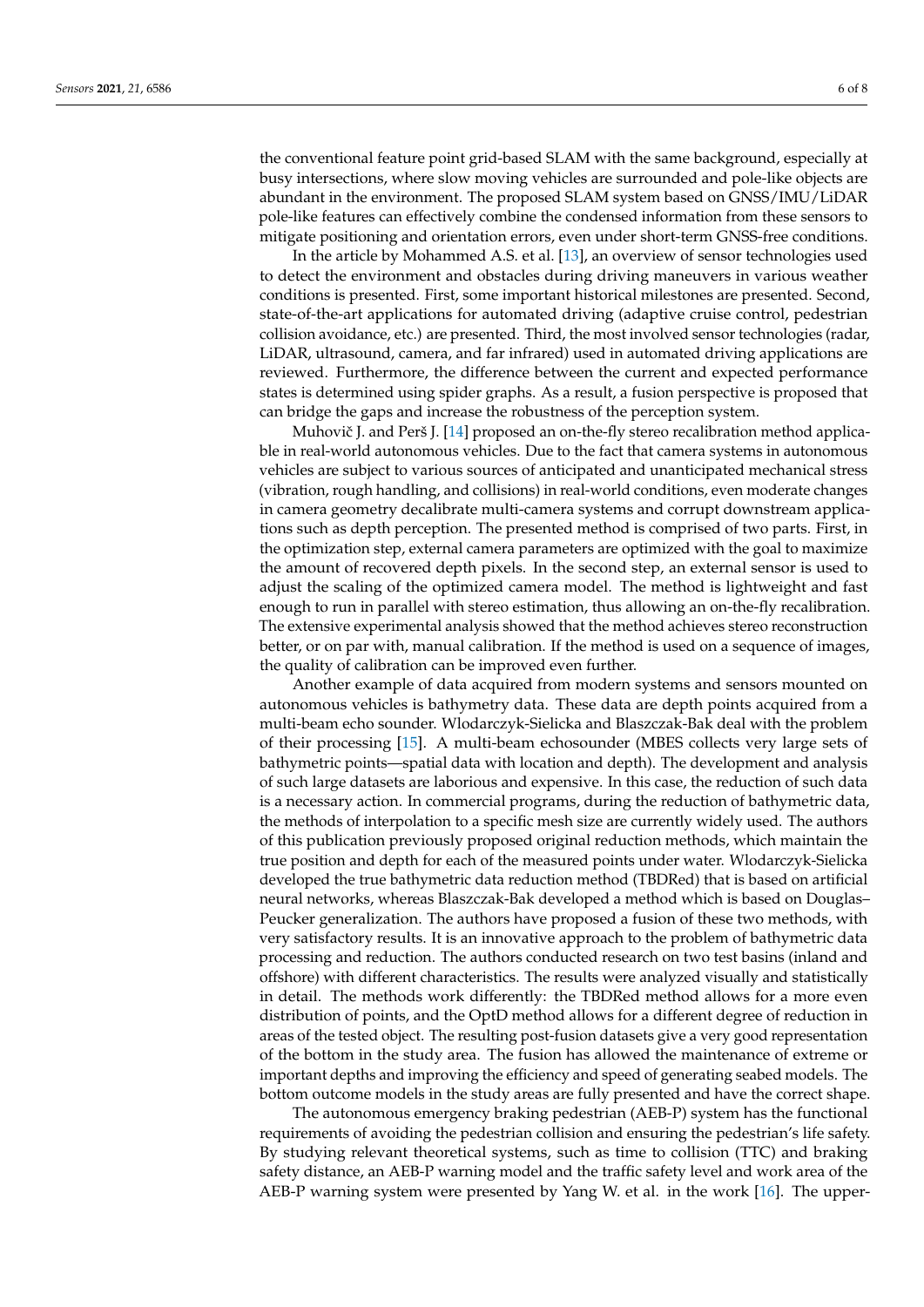layer fuzzy neural network controller of the AEB-P system was designed, and the BP (backpropagation) neural network was trained by the collected pedestrian longitudinal anti-collision braking operation data of experienced drivers. Moreover, the fuzzy neural network model was optimized by introducing the genetic algorithm. The lower-layer controller of the AEB-P system was designed based on the proportional integral derivative controller (PID) theory, which realizes the conversion of the expected speed reduction to the pressure of a vehicle braking pipeline. The relevant pedestrian test scenarios were set up based on the C-NCAP (China-new car assessment program) test standards. The CarSim and Simulink co-simulation model of the AEB-P system was established, and a multi-condition simulation analysis was performed. The results showed that the proposed control strategy was credible and reliable and could flexibly allocate early warning and braking time according to the change in actual working conditions, to reduce the occurrence of pedestrian collision accidents.

Very often, autonomous vehicles are equipped with remote sensing technology and wireless multimedia sensor networks. These sensors are able to collect a lot of data, such as video and audio streams, still images, and scalar sensor data from the environment. Zhou B. et al. pointed out that the features extraction and matching are the basis of many high-level applications, including those mounted and used in the navigation of unmanned vehicles [\[17\]](#page-7-14). The mentioned article successively shows the related fundamentals of remote sensing monitoring, target tracking, and features extraction, and the multi-level features extraction and discontinuous targets tracking. In the next section, we see several experiments that verify the accuracy and efficiency of the proposed method. The authors proposed a multi-level features extraction for discontinuous target tracking in remote sensing image monitoring. The method is based on the fact that, at first, the features of the reference image are pre-extracted at different levels. Thus, the features on first level are used to roughly check the candidate targets. By contrast, subsequent levels are used for refined matching. The relevant neighborhood can be set adaptively, and a primary parameter analysis is used to improve the descriptor. The authors have clearly demonstrated that their experiments verify the effectiveness and accuracy of their proposed method.

#### **3. Conclusions**

The Special Issue entitled "Sensors and Sensor Fusion in Autonomous Vehicles" comprised 17 articles on many topics related to navigational aspects of sensors and sensor fusion. In this paper, we have presented short introductions of the published articles.

It can be said that autonomous navigation and sensor's fusion still remain an important and hot topic, and a lot of work will continue to be conducted worldwide. New techniques and methods for analyzing and extracting information from navigational sensors and their data fusion have been proposed and verified. Some of these will provoke further research, and some are already mature and can be considered for industrial implementation and development.

**Author Contributions:** A.S. wrote the first draft; M.W.-S. and P.B. revised and rewrote the article; and A.S. read and corrected the final version. All authors have read and agreed to the published version of the manuscript.

**Funding:** This research was not funded by external funding.

**Acknowledgments:** We would like to thank all the authors who contributed to the Special Issue and the staff in the editorial office.

**Conflicts of Interest:** The authors declare no conflict of interest.

#### **References**

- <span id="page-6-0"></span>1. Arshad, S.; Sualeh, M.; Kim, D.; Nam, D.V.; Kim, G.-W. Clothoid: An Integrated Hierarchical Framework for Autonomous Driving in a Dynamic Urban Environment. *Sensors* **2020**, *20*, 5053. [\[CrossRef\]](http://doi.org/10.3390/s20185053) [\[PubMed\]](http://www.ncbi.nlm.nih.gov/pubmed/32899543)
- <span id="page-6-1"></span>2. Borkowski, P.; Pietrzykowski, Z.; Magaj, J. The Algorithm of Determining an Anti-Collision Manoeuvre Trajectory Based on the Interpolation of Ship's State Vector. *Sensors* **2021**, *21*, 5332. [\[CrossRef\]](http://doi.org/10.3390/s21165332) [\[PubMed\]](http://www.ncbi.nlm.nih.gov/pubmed/34450774)